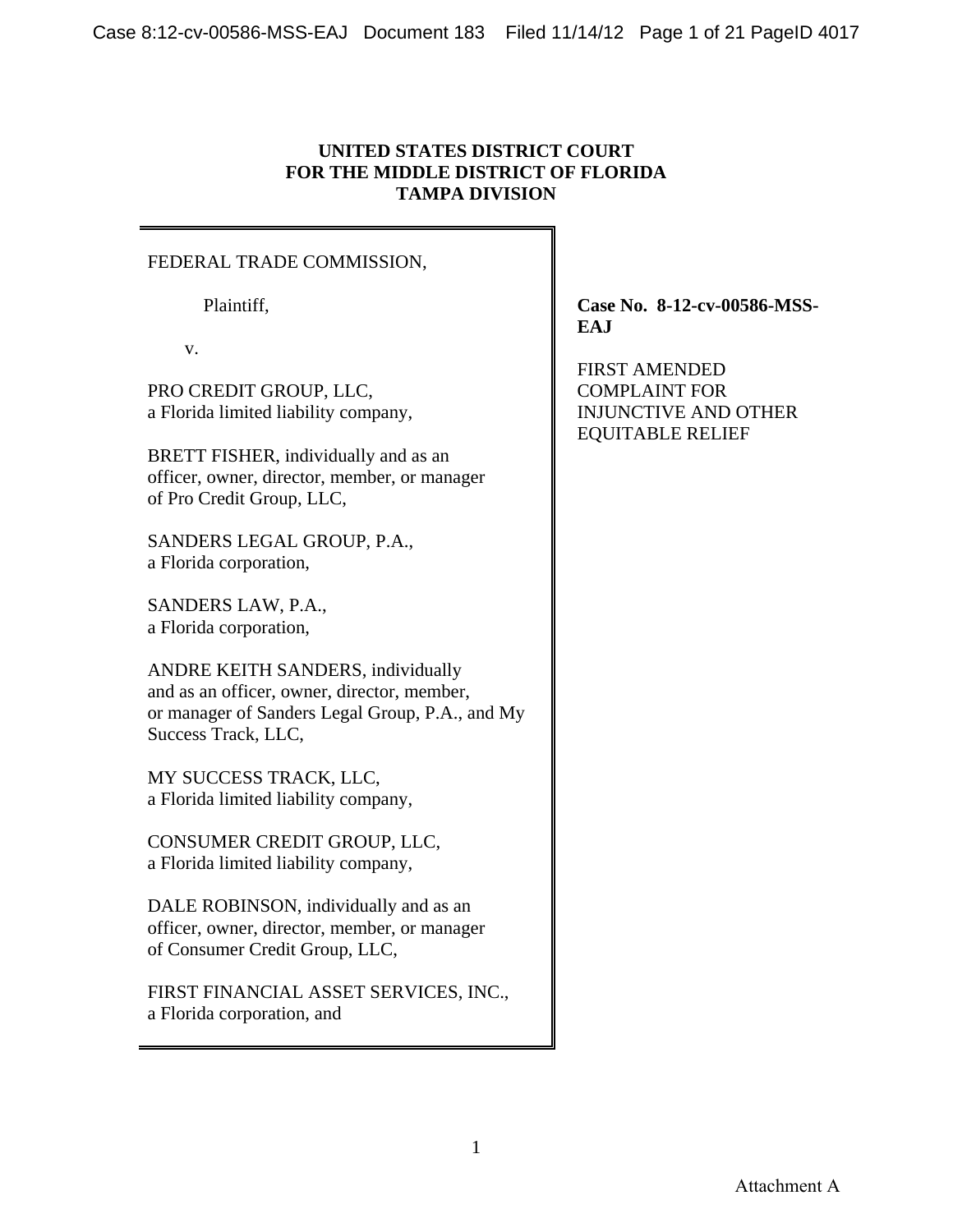WILLIAM BALSAMO, individually and as an officer, owner, director, member, or manager of First Financial Asset Services, Inc.,

Defendants.

Plaintiff, the Federal Trade Commission ("FTC"), for its Complaint alleges:

1. The FTC brings this action under Sections 13(b) and 19 of the Federal

Trade Commission Act ("FTC Act"), 15 U.S.C. §§ 53(b) and 57b, and the Telemarketing and Consumer Fraud and Abuse Prevention Act ("Telemarketing Act"), 15 U.S.C. § 6101 *et seq*., to obtain temporary, preliminary, and permanent injunctive relief, rescission or reformation of contracts, restitution, the refund of monies paid, disgorgement of ill-gotten monies, and other equitable relief for Defendants' acts or practices in violation of Section 5(a) of the FTC Act, 15 U.S.C. § 45(a) and the Telemarketing Sales Rule ("TSR"), 16 C.F.R. Part 310.

# **JURISDICTION AND VENUE**

2. This Court has subject matter jurisdiction pursuant to 28 U.S.C. §§ 1331, 1337(a), and 1345, and 15 U.S.C. §§ 45(a), 53(b), 57b, 6102(c), and 6105(b).

3. Venue is proper in this district under 28 U.S.C. § 1391(b) and (c) and 15 U.S.C. § 53(b).

# **PLAINTIFF**

4. The FTC is an independent agency of the United States Government created by statute. 15 U.S.C. §§ 41-58. The FTC is charged with enforcing Section 5(a) of the FTC Act, 15 U.S.C. § 45(a), which prohibits unfair or deceptive acts or practices in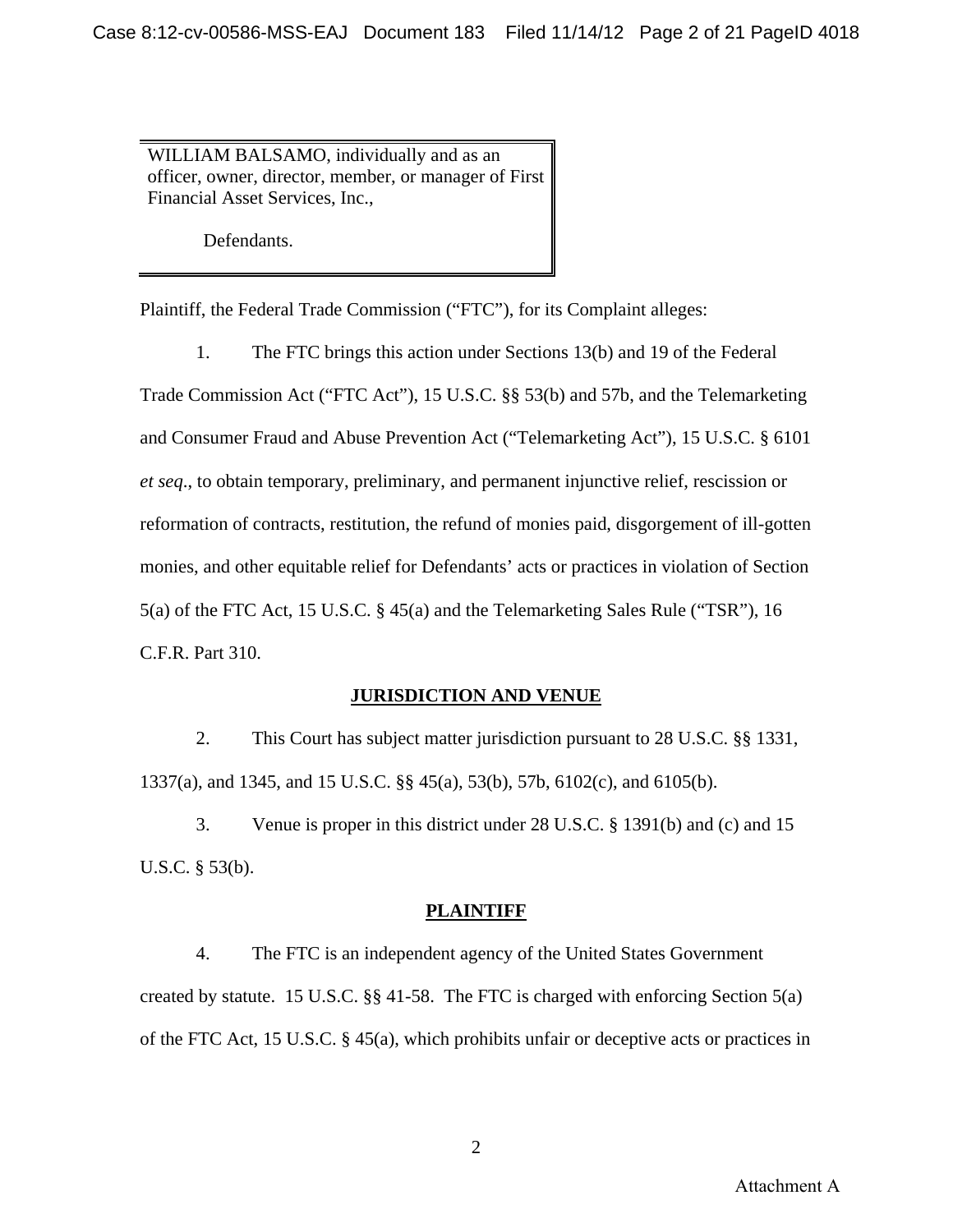or affecting commerce. Pursuant to the Telemarketing Act, 15 U.S.C. §§ 6101-6108, the FTC promulgated and enforces the TSR, 16 C.F.R. Part 310, which prohibits deceptive and abusive telemarketing acts or practices.

5. The FTC is authorized to initiate federal district court proceedings, by its own attorneys, to enjoin violations of the FTC Act and the TSR, and to secure such equitable relief as may be appropriate in each case, including rescission or reformation of contracts, restitution, the refund of monies paid, and the disgorgement of ill-gotten monies. 15 U.S.C. §§ 53(b), 56(a)(2)(A)-(B), 57b, 6102(c), and 6105(b).

#### **DEFENDANTS**

6. Defendant Pro Credit Group, LLC ("PCG") is a Florida limited liability company with its principal place of business at 601 Cleveland Street, Suite 390, Clearwater, FL 33755. PCG transacts or has transacted business in this district and throughout the United States.

7. Defendant Brett Fisher is the sole corporate manager of PCG. At all times material to this Complaint, acting with knowledge, alone or in concert with others, he has formulated, directed, controlled, had the authority to control, or participated in the acts and practices of PCG, Sanders Legal Group, P.A., My Success Track, LLC, and Consumer Credit Group, LLC, including the acts and practices set forth in this Complaint. Defendant Fisher, in connection with the matters alleged herein, transacts or has transacted business in this district and throughout the United States.

8. Defendant Sanders Legal Group, P.A. ("Sanders Legal") is a Florida corporation with its primary place of business at 601 Cleveland Street, Suite 390,

Attachment A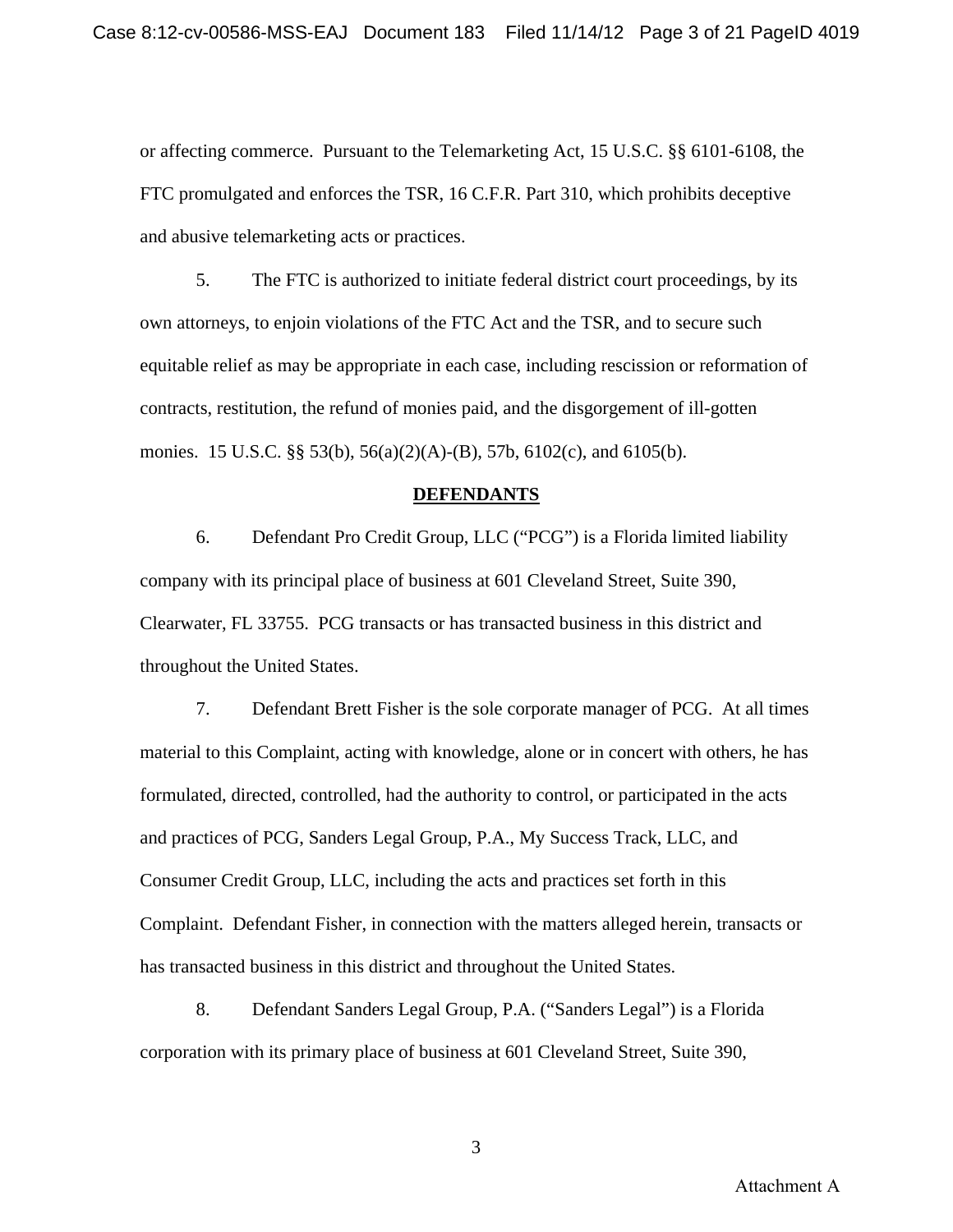Clearwater, FL 33755. Sanders Legal transacts or has transacted business in this district and throughout the United States.

9. Defendant Sanders Law, P.A. is a Florida corporation with its primary place of business at 5922 9<sup>th</sup> Avenue North, Suite C, 2<sup>nd</sup> Floor, St. Petersburg, FL 33710. Sanders Law, P.A. transacts or has transacted business in this district and throughout the United States.

10. Defendant My Success Track, LLC ("MST") is a Florida limited liability company with its principal place of business at 601 Cleveland Street, Suite 390, Clearwater, Florida 33755. MST transacts or has transacted business in this district and throughout the United States.

11. Defendant Andre Keith Sanders is the President and sole officer of Sanders Legal and Sanders Law, P.A. He also has been a corporate manager of MST. At all times material to this Complaint, acting with knowledge, alone or in concert with others, he has formulated, directed, controlled, had the authority to control, or participated in the acts and practices of Sanders Legal, Sanders Law, P.A., and MST, including the acts and practices set forth in this Complaint. Defendant Sanders, in connection with the matters alleged herein, transacts or has transacted business in this district and throughout the United States.

12. Defendant Consumer Credit Group, LLC ("CCG") is a Florida limited liability company with its principal place of business at 2300 Tall Pines Drive, #125, Largo, FL 33771. CCG transacts or has transacted business in this district and throughout the United States.

Attachment A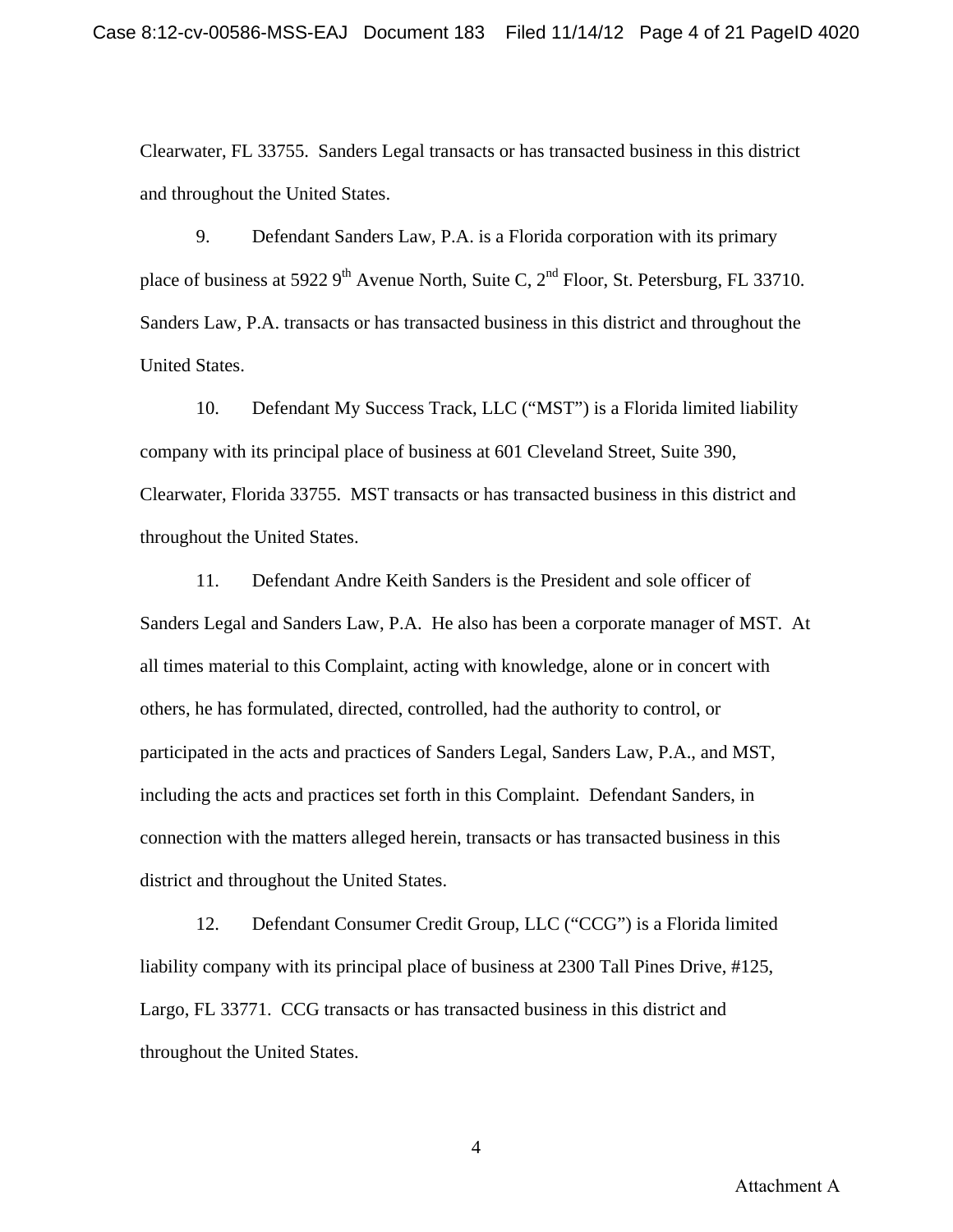13. Defendant Dale Robinson is a corporate manager of CCG and has held himself out as the President of CCG. At all times material to this Complaint, acting with knowledge, alone or in concert with others, he has formulated, directed, controlled, had the authority to control, or participated in the acts and practices of CCG, including the acts and practices set forth in this Complaint. Defendant Robinson, in connection with the matters alleged herein, transacts or has transacted business in this district and throughout the United States.

14. Defendant First Financial Asset Services, Inc. ("First Financial") is a Florida corporation with its principal place of business at 10220 US 19, Suite 420, Port Richey, FL 34668. First Financial transacts or has transacted business in this district and throughout the United States.

15. Defendant William Balsamo is President of First Financial. At all times material to this Complaint, acting with knowledge, alone or in concert with others, he has formulated, directed, controlled, had the authority to control, or participated in the acts and practices of First Financial, including the acts and practices set forth in this Complaint. Defendant Balsamo, in connection with the matters alleged herein, transacts or has transacted business in this district and throughout the United States.

### **COMMERCE**

16. At all times material to this Complaint, Defendants have maintained a substantial course of trade in or affecting commerce, as "commerce" is defined in Section 4 of the FTC Act, 15 U.S.C. § 44.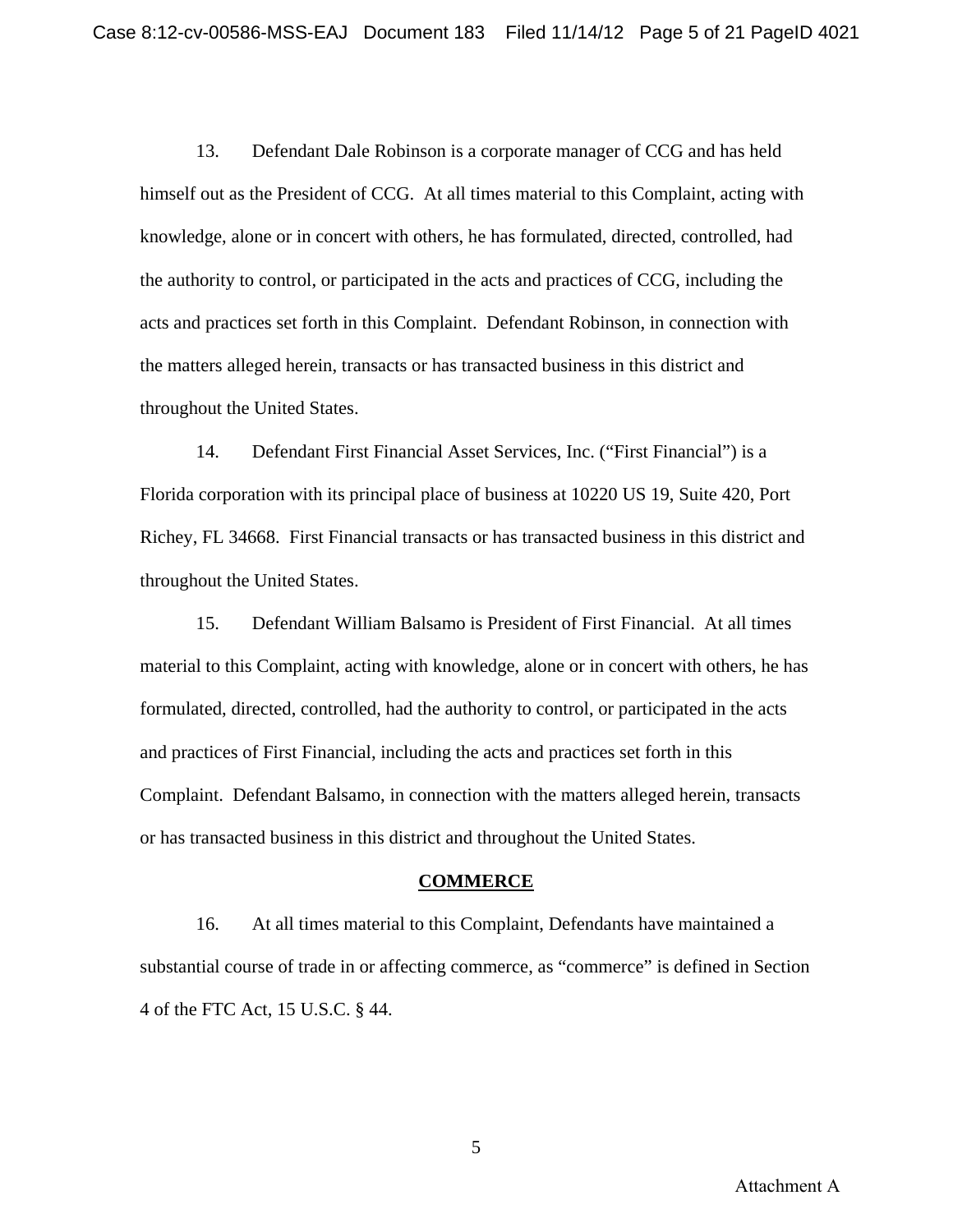#### **COMMON ENTERPRISE**

17. Defendants PCG, Sanders Law, P.A., MST, CCG, and First Financial have operated as a common enterprise while engaging in the deceptive acts and practices and other violations of law alleged below. Defendants have conducted the business practices described below through an interrelated network of companies that have shared business functions, office locations, phone numbers, and advertising, and that held themselves out to consumers as the same company. Because these defendants have operated as a common enterprise, each of them is jointly and severally liable for the acts and practices alleged below. Defendants Fisher, Sanders, Robinson, and Balsamo have formulated, directed, controlled, had the authority to control, or participated in the acts and practices of PCG, Sanders Law, P.A., MST, CCG, and First Financial that constitute the common enterprise.

# **DEFENDANTS' UNFAIR AND DECEPTIVE BUSINESS ACTIVITIES**

#### *Debt Processing Activities*

18. From approximately January 2010 to at least August 2011, Defendants PCG, Fisher, Sanders Legal, and Sanders (collectively, "Debt Processing Defendants"), working closely with overseas call centers, engaged in a scheme to defraud consumers through the processing of payments for debts that consumers do not actually owe, or that are never applied to consumers' real debts. The scheme targeted consumers who had previously applied for or received loans from online payday loan companies.

19. Callers based overseas contacted consumers and told them that they were delinquent on a payday loan or another debt.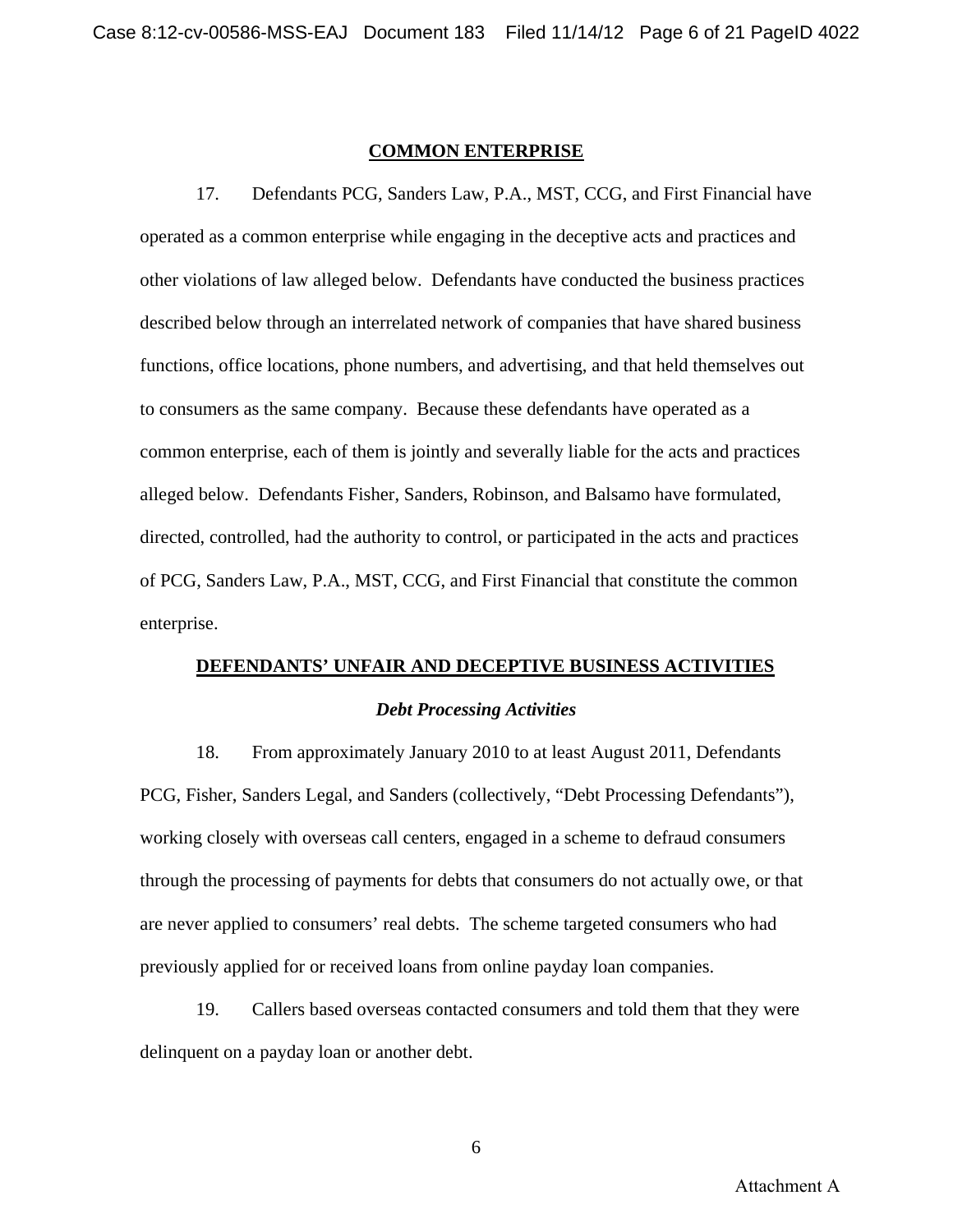20. Callers often claimed that they were law enforcement officers or lawyers, or affiliated with law enforcement authorities.

21. Callers further threatened consumers they would face arrest or legal action if they failed to pay immediately.

22. In numerous instances, the callers possessed consumers' private personal information, such as their Social Security Numbers or addresses, and recited such information, convincing consumers that they were legitimate debt collectors and that consumers must pay the purportedly delinquent debts.

23. Many consumers paid the purported debts as instructed because they were afraid of the threatened repercussions of failing to pay.

24. Once consumers agreed to pay, Debt Processing Defendants processed such payments through merchant accounts they controlled under the name Sanders Legal Group. The payments appeared on consumers' bank and credit card statements with the billing descriptor "Sanders Legal Group" or a similar name, and a phone number associated with Sanders Legal. Sanders Legal also mailed receipts to consumers reflecting their payments.

25. Many consumers attempted to obtain refunds from Debt Processing Defendants by calling the phone number associated with Sanders Legal Group on the billing descriptor and receipt. In some instances, representatives of Sanders Legal were abusive toward consumers who requested refunds.

26. Debt Processing Defendants processed at least \$5 million in bogus charges for overseas debt collectors.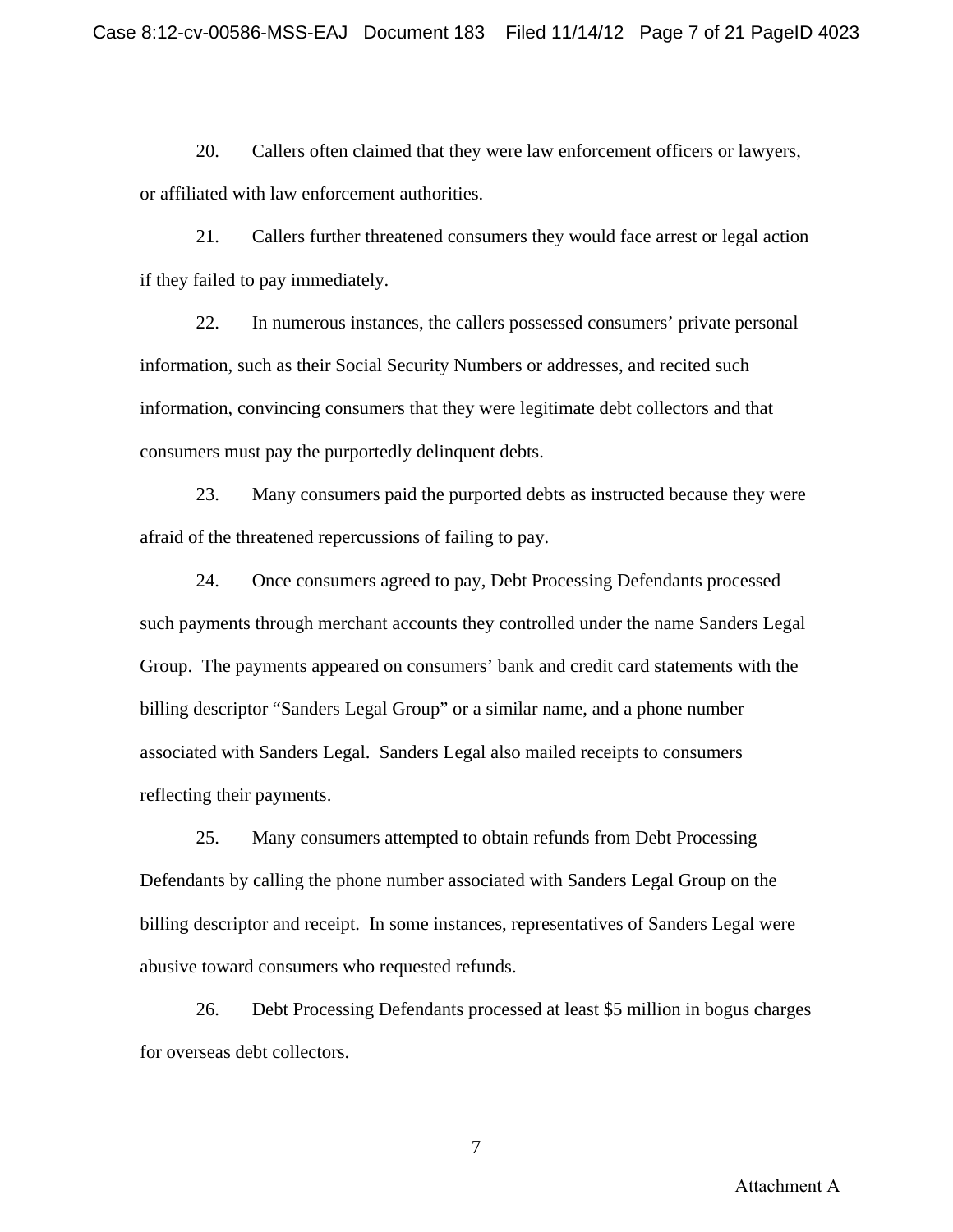27. Debt Processing Defendants fielded complaints from consumers about the abusive practices of the overseas callers, including that they posed as attorneys and called consumers repeatedly. Consumers also complained that they did not owe the money sought by the callers.

28. Debt Processing Defendants were notified of and responded to consumer complaints filed with the Better Business Bureau of Clearwater, Florida. In these complaints, consumers reported that callers threatened to arrest or file legal actions against them if they did not pay alleged debts immediately. Consumers also complained that they did not owe the money the callers sought and that the money they paid was not applied to the debts they did owe, as the callers claimed it would be.

29. In August, 2010, Debt Processing Defendants were contacted by a U.S. Secret Service agent conducting a criminal investigation stemming from complaints from consumers charged by Sanders Legal after receiving threatening telephone calls. According to the agent, during these calls, consumers were threatened with arrest and/or legal action if they did not immediately make payments on fictitious loans.

30. Despite knowledge of consumer complaints and of a criminal investigation, Debt Processing Defendants continued processing debt payments for overseas debt collectors without contracts or other proof demonstrating the debt collectors' rights to collect the debts.

31. Based on the information in Paragraphs 27 through 30, Debt Processing Defendants knew or should have known that the payments they processed were for debts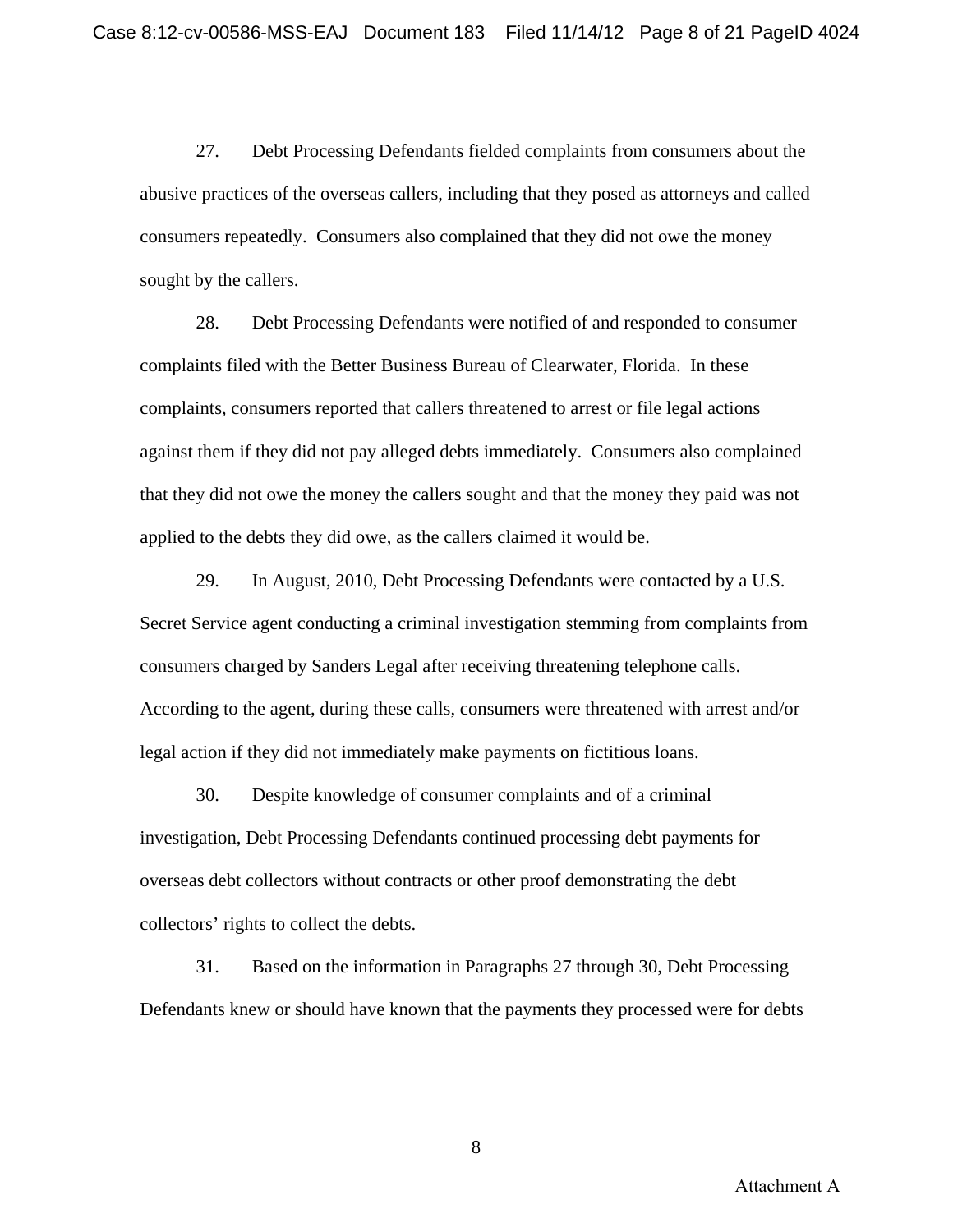that consumers did not owe or that the payments they processed were not applied to debts consumers actually owed.

32. Despite their knowledge of the overseas callers' abusive practices, Debt Processing Defendants continued processing payments consumers made in response to these practices for months.

#### *Interest Rate Reduction Activities*

33. Since at least January 2010, Defendants PCG, Fisher, Sanders Law, P.A., MST, Sanders, CCG, Robinson, First Financial, and Balsamo (collectively, "Interest Rate Reduction Defendants") have engaged in a scheme to defraud consumers by telemarketing a service that purports to lower the interest rates on consumers' debts.

34. In numerous instances, Interest Rate Reduction Defendants have initiated or caused others to initiate telemarketing calls through a service that delivers prerecorded voice messages, known as "voice broadcasting" or "robocalling." The prerecorded messages have purported to be from "Rachel" at "Cardholder Services" and have not identified the actual seller. The messages have offered consumers the purported opportunity to secure lower credit card interest rates and have instructed consumers to press a number on their phone to be connected to a live representative. In numerous instances, the prerecorded messages have been delivered to persons who had not expressly agreed, in writing, to authorize the seller to place prerecorded calls to such person.

Attachment A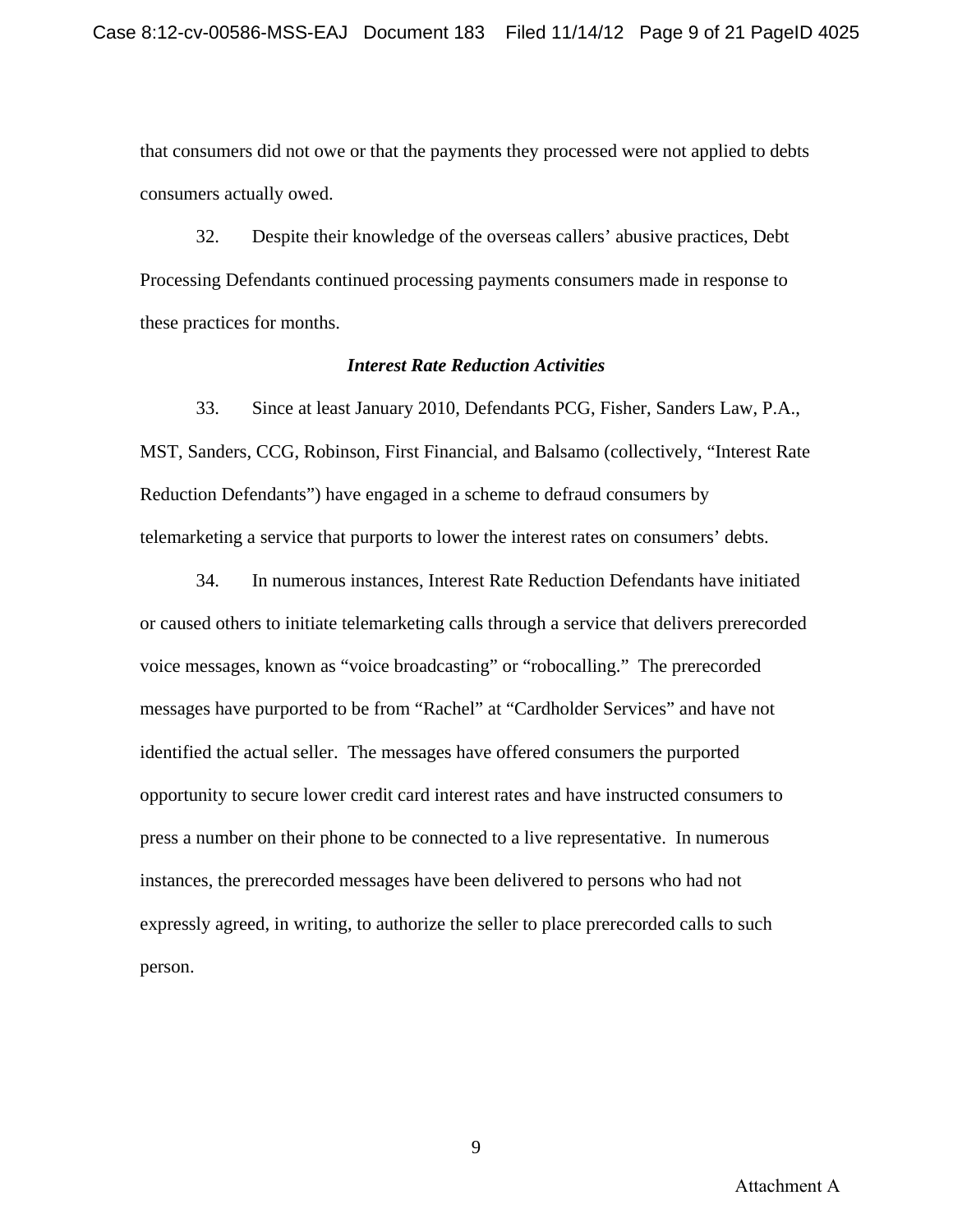35. In numerous instances, Interest Rate Reduction Defendants have represented to consumers that they are affiliated, or have established relationships, with consumers' lenders.

36. Interest Rate Reduction Defendants' representatives have claimed they will negotiate directly with consumers' creditors to reduce consumers' interest rates. They have routinely promised that they will obtain specific, substantially lower, interest rates for consumers, such as "3%," "6 to 9%," or interest rates in the "single digits." They have further promised that consumers will realize a minimum amount of savings – typically, thousands of dollars – and that such savings will occur within a specific timeframe, generally within 3 months.

37. Interest Rate Reduction Defendants' telemarketers also have stated that consumers who sign up for interest rate reduction services will receive assistance from personal financial consultants.

38. Additionally, in many instances, the telemarketers have stated that if consumers do not see the promised results they will receive full refunds.

39. Interest Rate Reduction Defendants generally have charged between \$695 and \$995 for their negotiation service and consumers have been obligated to pay the entire fee before receiving any services.

40. After consumers have paid the fee, Interest Rate Reduction Defendants have sent consumers a package of documents that typically has included some or all of the following: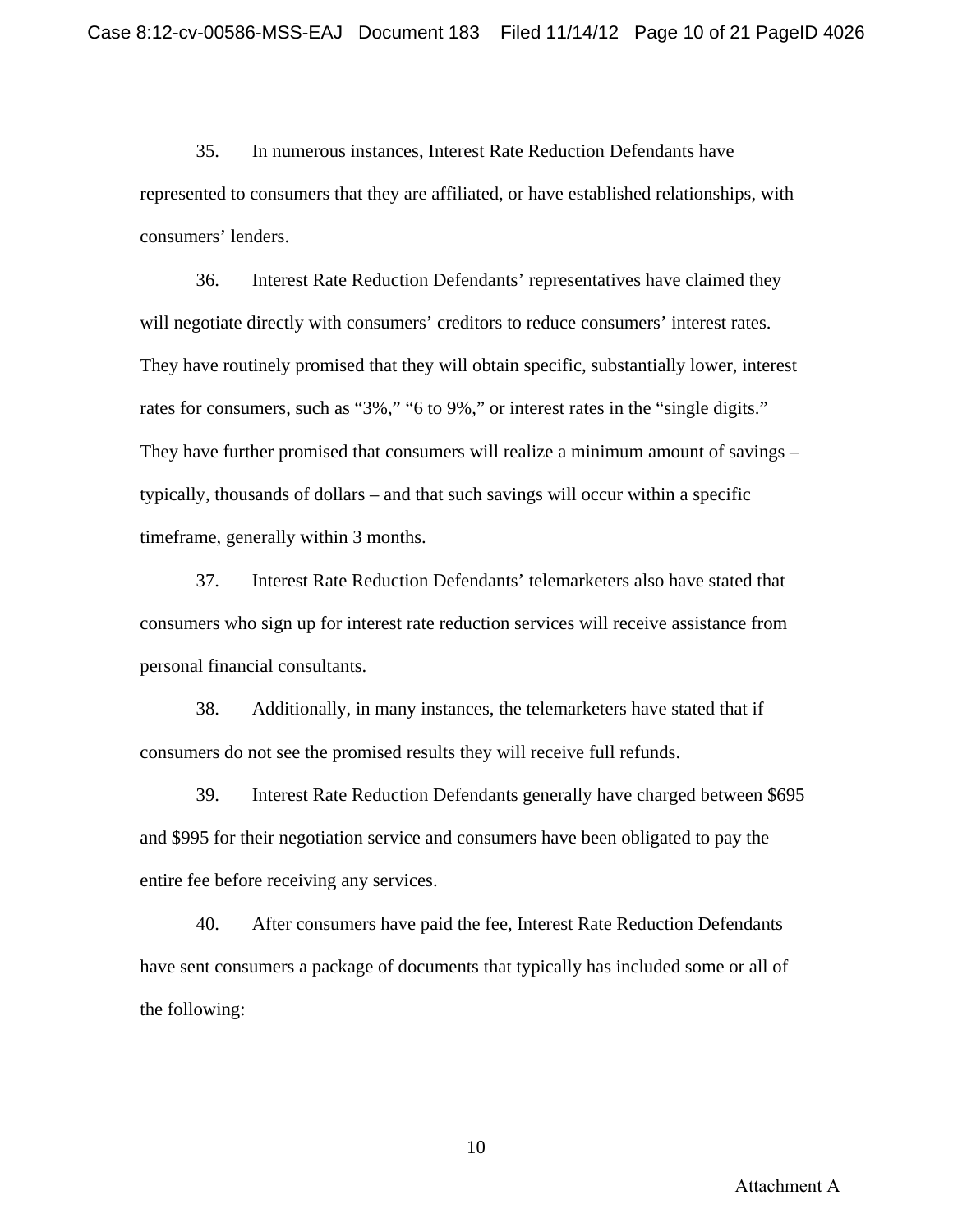a. A welcome letter on the letterhead of the "Law Office of Sanders Law, P.A." that claims they will "help you take the first steps toward lowering your interest rates and getting out of debt 3 to 5 times faster" because they "work with your credit card companies to help lower your interest rates . . .";

b. A flier for "My Success Track," a company that has purported to provide legal, financial, and other services;

c. A "Mission Statement" that states that if the company does "not provide a substantial savings in interest and finance charges, you will receive a full refund and still get to keep the rates that we negotiated on your behalf";

d. A flier entitled "Frequently Asked Questions" that states: "We simply and aggressively negotiate with your creditor(s) to provide you lower interest rates!"; and

e. A flier with customer testimonials, such as: "With the service my consultant was able to get two of my accounts to 0% interest."

 41. The package also has included an "Account Information Form" and a "Client Data File and Authorization Letter." Consumers have completed the first form by providing detailed information about their outstanding debts, including mortgages, student loans, medical bills, and credit cards. By signing the second form, consumers have given Interest Rate Reduction Defendants permission to communicate with their creditors "for the sole purpose of negotiating lower interest rates."

42. Consumers who have completed and returned the Account Information Form have received in the mail a "customized budget plan." The "plan" has not reflected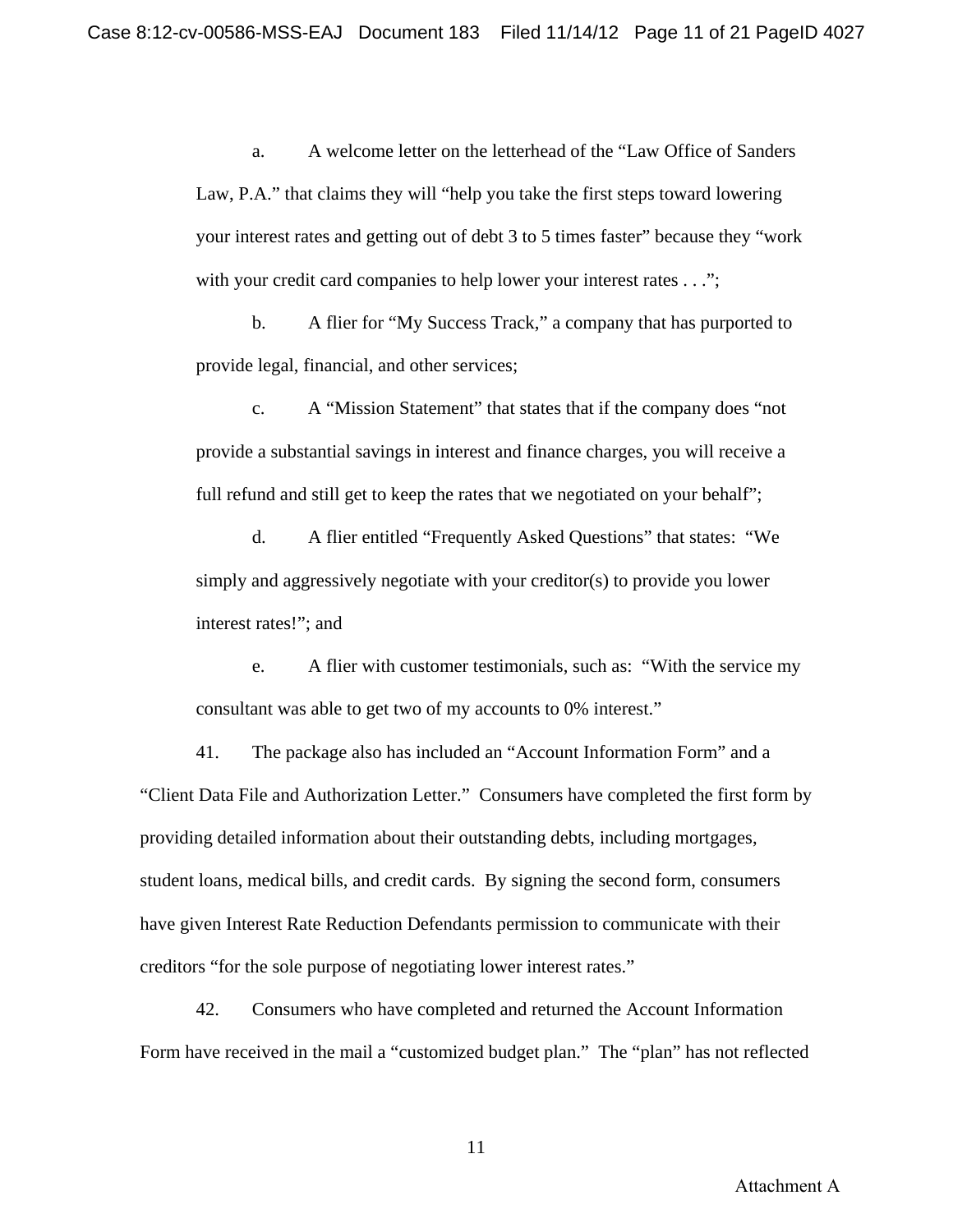the promised lower interest rates. Rather, it has contained only the commonsense advice that paying more than the minimum monthly payments results in paying off debts more quickly than simply continuing to make minimum monthly payments.

 43. Despite their promises on the phone and in the mailed materials, in numerous instances, Interest Rate Reduction Defendants have not negotiated lower interest rates for consumers. Indeed, some consumers have learned from their credit card companies that Interest Rate Reduction Defendants never contacted them. In those instances in which Interest Rate Reduction Defendants have negotiated lower rates, such rates often were temporary. Accordingly, consumers have not saved thousands of dollars from Interest Rate Reduction Defendants' negotiations, as promised.

 44. Many consumers who have attempted to contact Interest Rate Reduction Defendants to complain and seek refunds encounter obstacles such as busy signals, messages stating that the call is "out of range," or no answer. When consumers have been able to leave messages, their calls often were not returned.

45. Those few consumers who have finally spoken to representatives typically were told to wait a few more months to see results or that the debt "plan" was actually what Interest Rate Reduction Defendants promised to provide consumers, not lower interest rates. Consumers have been unable to speak with, or even learn the identities of, their so-called personal financial consultants.

 46. Even when consumers have waited longer to see results, the Interest Rate Reduction Defendants have failed to negotiate lower interest rates.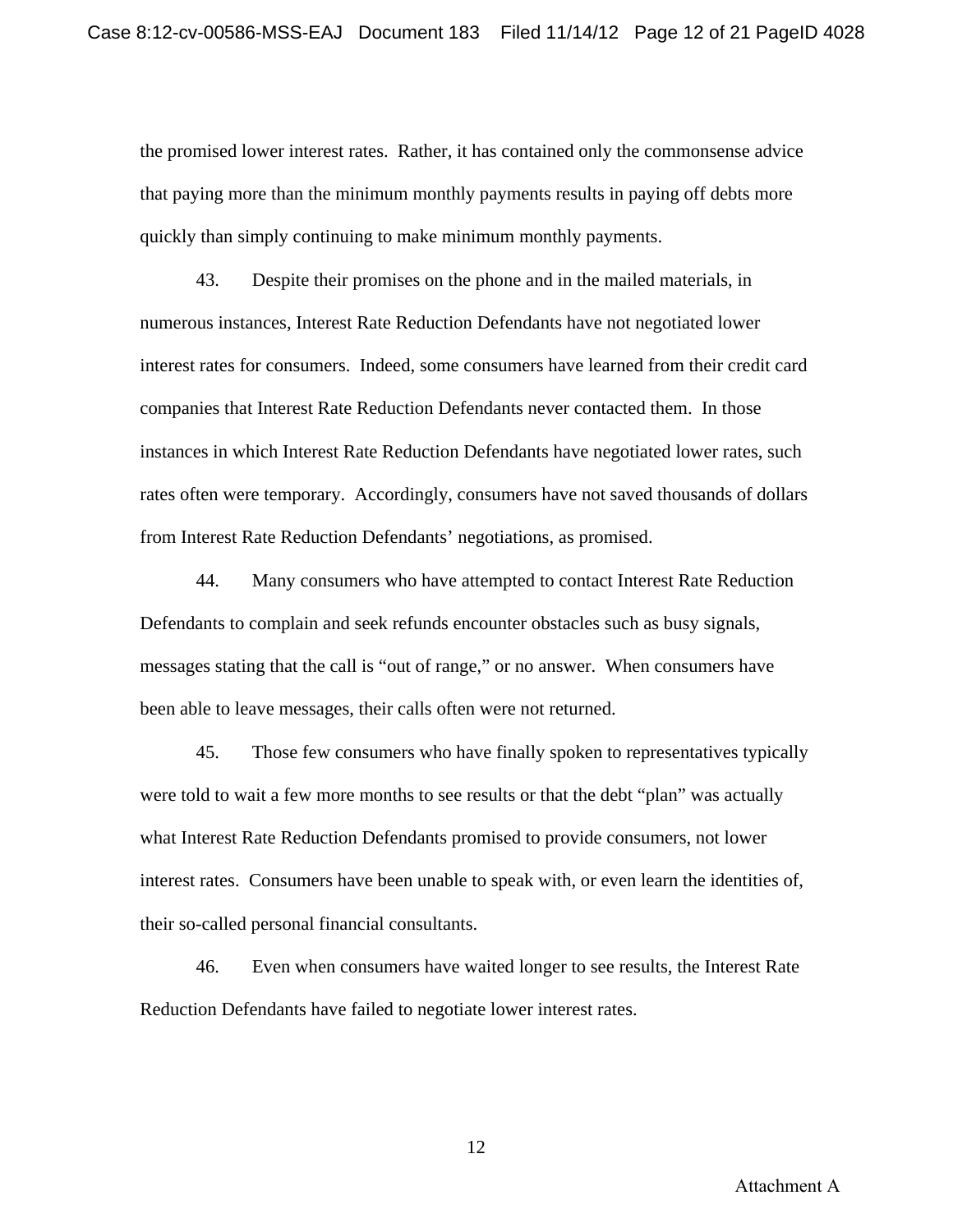47. Interest Rate Reduction Defendants have denied many consumers the full refunds they have promised. In many instances, consumers have only received refunds after making repeated requests to the Interest Rate Reduction Defendants or after complaining to, or threatening to complain to, the Better Business Bureau or law enforcement authorities. Of those consumers who have received refunds, many received only half of their initial payment or less.

### **VIOLATIONS OF THE FTC ACT**

48. Section 5(a) of the FTC Act, 15 U.S.C. § 45(a), prohibits "unfair or deceptive acts or practices in or affecting commerce."

49. An act or practice is unfair if it causes or is likely to cause substantial injury to consumers that is not reasonably avoidable by consumers and is not outweighed by countervailing benefits to consumers or competition. 15 U.S.C. § 45(n).

50. Misrepresentations or deceptive omissions of material fact constitute deceptive acts or practices prohibited by Section 5(a) of the FTC Act, 15 U.S.C. § 45(a).

### **COUNT ONE**

## *Unfair Acts or Practices of Debt Processing Defendants*

51. In numerous instances, Debt Processing Defendants' acts and practices in connection with processing payments for debts consumers did not owe, or that were not applied to consumers' real debts, as discussed in Paragraphs 18 to 32, have caused or are likely to have caused substantial injury to consumers which is not reasonably avoidable by consumers themselves and which is not outweighed by countervailing benefits to consumers or competition.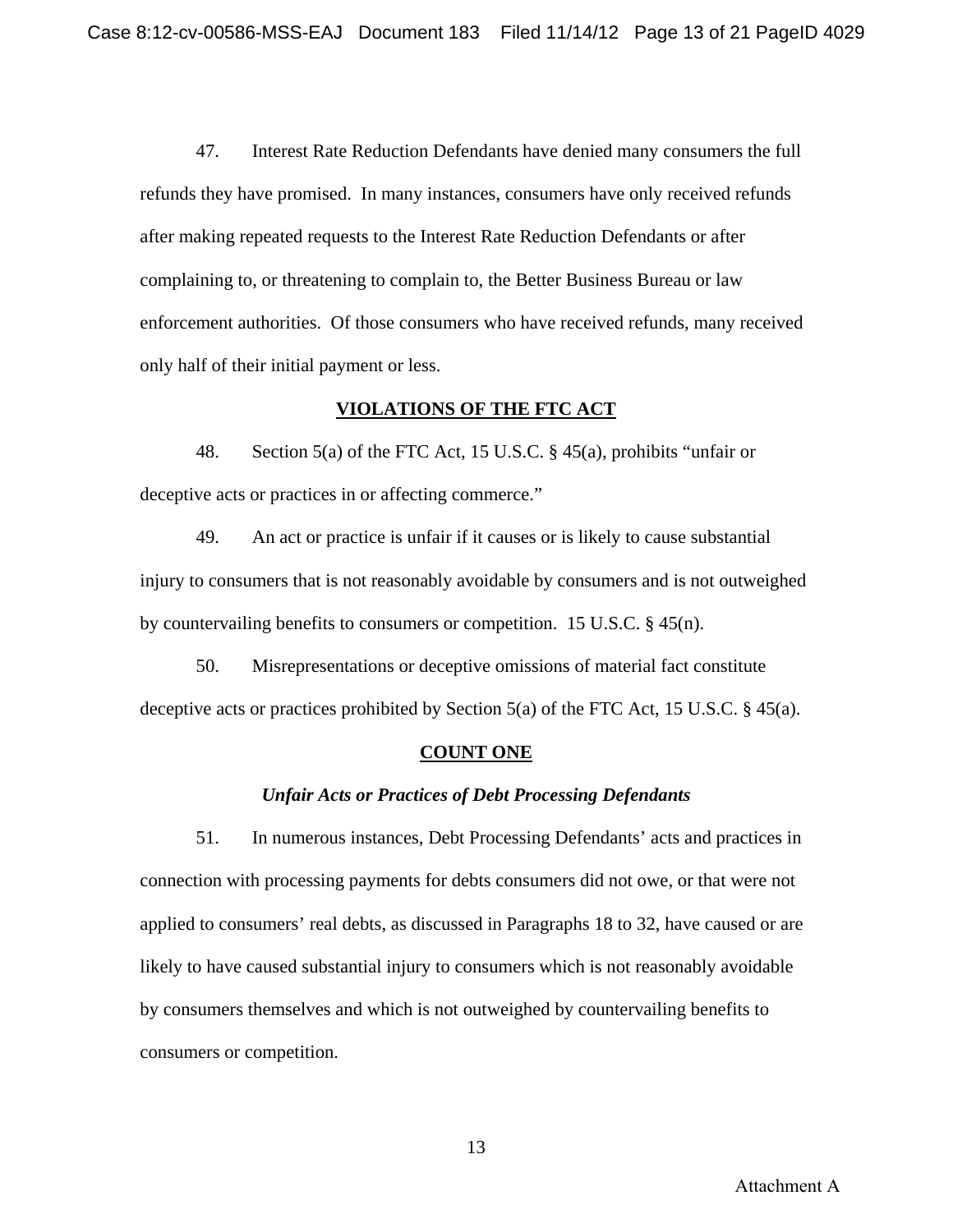52. Therefore, Debt Processing Defendants' acts and practices, as described in Paragraph 51, are unfair and violate Section 5(a) of the FTC Act, 15 U.S.C. § 45(a).

## **COUNT TWO**

### *Deceptive Acts or Practices of Interest Rate Reduction Defendants*

53. In numerous instances, in connection with the advertising, marketing, promotion, offering for sale, or sale of interest rate reduction services, Interest Rate Reduction Defendants have represented, directly or indirectly, expressly or by implication, that:

 a. They are affiliated, or have established relationships, with consumers' lenders;

b. They will negotiate lower interest rates for consumers within a few months;

c. Consumers will save thousands of dollars as a result of Interest Rate Reduction Defendants' negotiations;

d. Consumers will receive assistance from personal financial consultants; and

e. Consumers will receive full refunds.

 54. In truth and in fact, Interest Rate Reduction Defendants are neither affiliated, nor have established relationships, with consumers' lenders. Furthermore, in numerous instances, Interest Rate Reduction Defendants do not negotiate lower interest rates for consumers within a few months; consumers do not save thousands of dollars as a result of Interest Rate Reduction Defendants' negotiations, consumers do not receive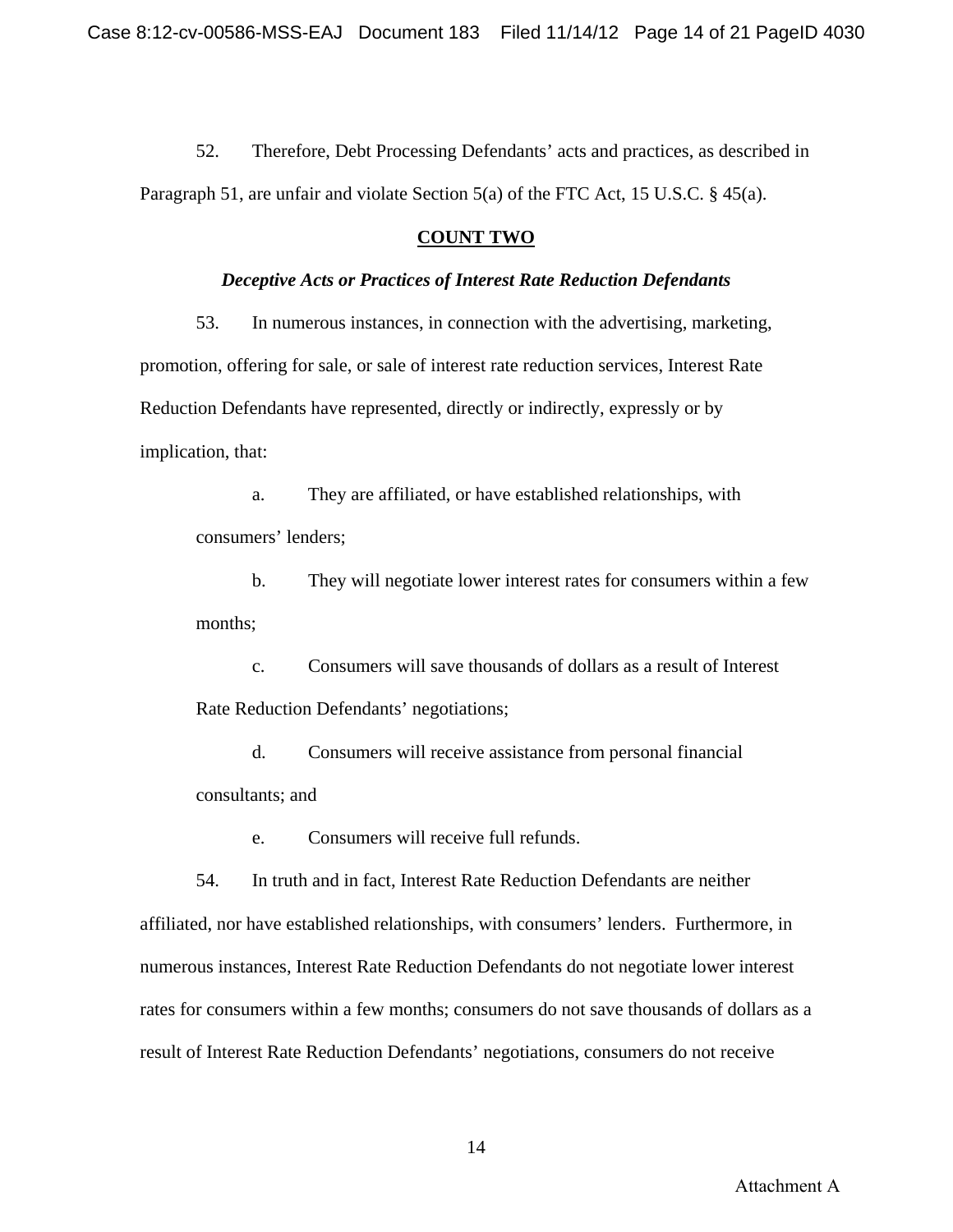assistance from personal financial consultants, and dissatisfied consumers do not receive full refunds.

 55. Therefore, Interest Rate Reduction Defendants' practices, as set forth in Paragraphs 53 and 54, constitute deceptive acts or practices in violation of Section 5(a) of the FTC Act, 15 U.S.C. § 45(a).

#### **THE TELEMARKETING SALES RULE**

56. Congress directed the FTC to prescribe rules prohibiting abusive and deceptive telemarketing acts or practices pursuant to the Telemarketing Act, 15 U.S.C. §§ 6101-6108. The FTC adopted the original TSR in 1995, extensively amended it in 2003, and amended certain provisions thereafter. 16 C.F.R. Part 310.

 57. Under the TSR, an "outbound telephone call" means a telephone call initiated by a telemarketer to induce the purchase of goods or services or to solicit a charitable contribution.  $16$  C.F.R. § 310.2(v).

58. The TSR prohibits initiating an outbound telephone call that delivers a prerecorded message to induce the purchase of any good or service unless the seller has obtained from the recipient of the call an express agreement, in writing, that evidences the willingness of the recipient of the call to receive calls that deliver prerecorded messages by or on behalf of a specific seller. The express agreement must include the recipient's telephone number and signature, must be obtained after a clear and conspicuous disclosure that the purpose of the agreement is to authorize the seller to place prerecorded calls to such person, and must be obtained without requiring, directly or indirectly, that the agreement be executed as a condition of purchasing any good or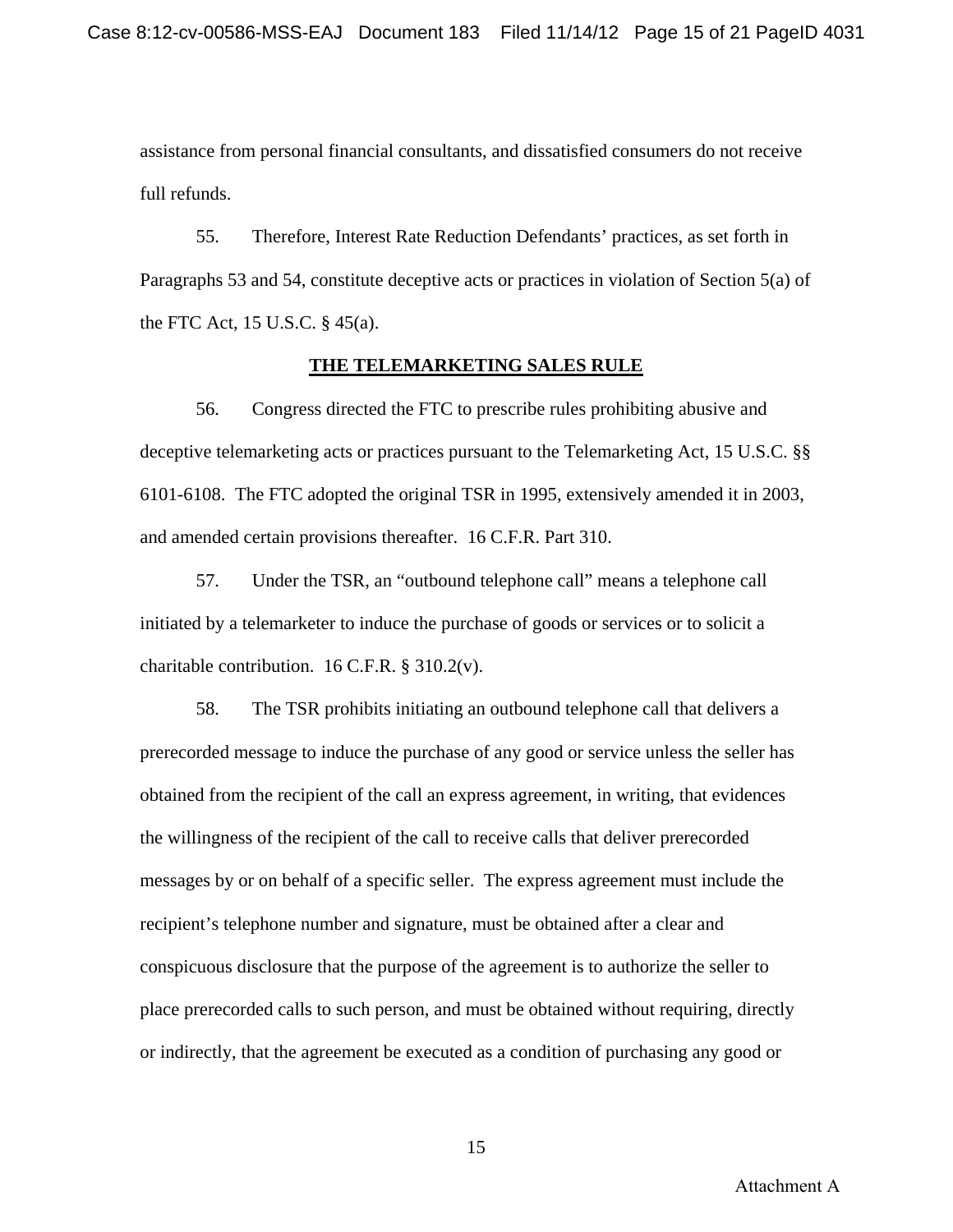service. The prerecorded message also must promptly disclose the identity of the seller, that the purpose of the call is to sell goods or services, and the nature of the goods or services. 16 C.F.R. § 310.4(b)(1)(v)(A) and (B).

59. The 2010 amendments to the TSR were intended, in part, to curb deceptive and abusive practices in the telemarketing of debt relief services. These amendments prohibit requesting or receiving payment of any fee or consideration for any debt relief service until and unless, among other things:

a. The seller or telemarketer has renegotiated, settled, reduced, or otherwise altered the terms of at least one debt pursuant to a settlement agreement, debt management plan, or other such valid contractual agreement executed by the customer; and

b. The customer has made at least one payment pursuant to that settlement, debt management plan, or other valid contractual agreement between the customer and the creditor or debt collector.

60. The TSR also prohibits, while engaged in telemarketing, misrepresenting, directly or by implication, material aspects of any debt relief service, including, but not limited to, the amount of money that a customer may save by using such service, and the amount of time necessary to achieve the represented results,  $16$  C.F.R.§  $310.3(a)(2)(x)$ .

 61. Interest Rate Reduction Defendants are "seller[s]" or "telemarketer[s]" engaged in "telemarketing," as those terms are defined in the TSR, 16 C.F.R. § 310.2(aa),  $(cc)$ , and  $(dd)$ .

Attachment A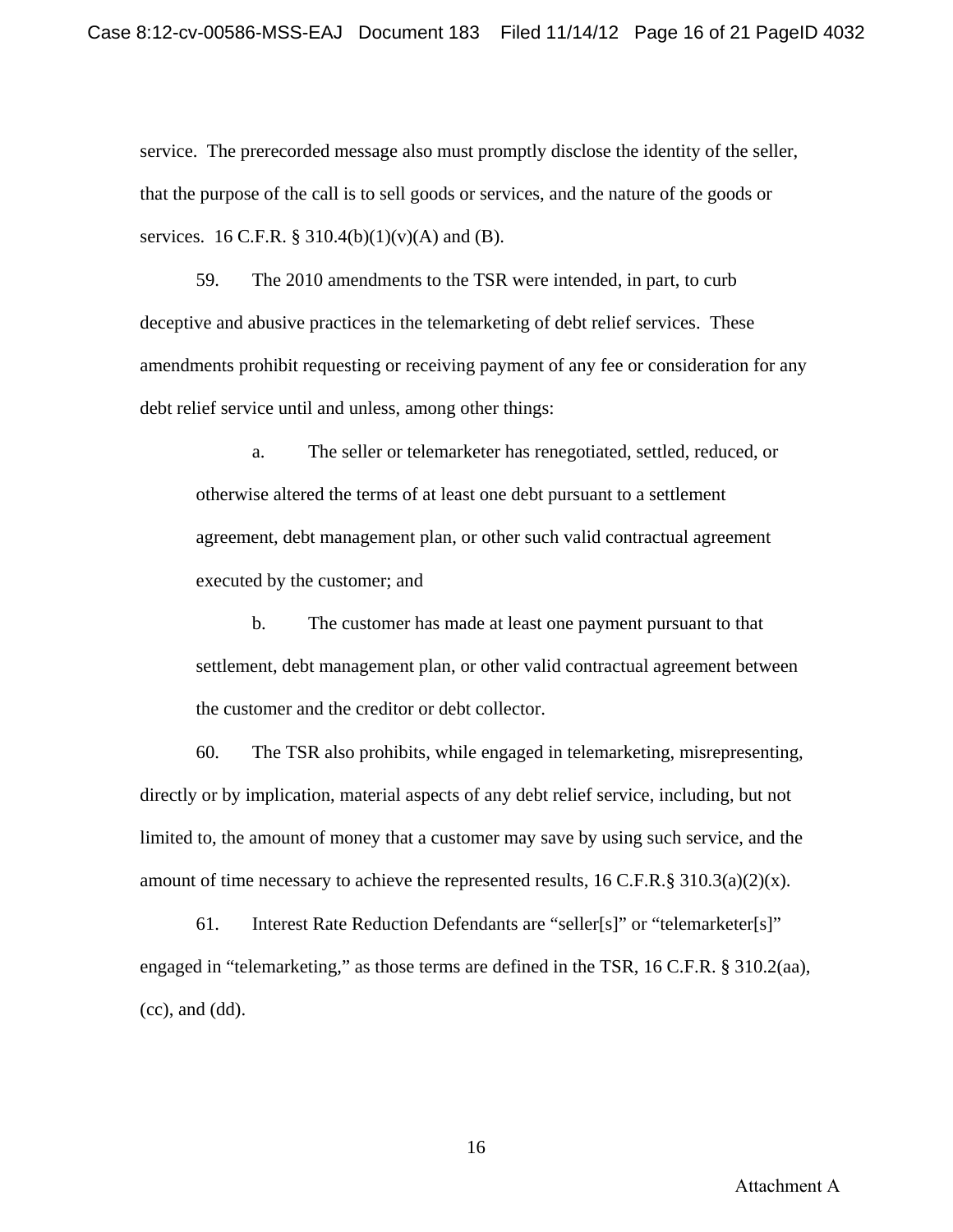62. Interest Rate Reduction Defendants have "assisted and facilitated" sellers or telemarketers by providing substantial assistance or support while knowing or consciously avoiding knowing that the sellers or telemarketers are engaged in any act or practice that violates §§ 310.3(a), (c) or (d), or § 310.4 of the TSR. 16 C.F.R. § 310.3(b).

63. Interest Rate Reduction Defendants are engaged in the marketing and sale of a "debt relief service," as that term is defined in the TSR, 16 C.F.R. § 310.2(m).

64. Pursuant to Section 3(c) of the Telemarketing Act, 15 U.S.C.  $\S$  6102(c), and Section 18(d)(3) of the FTC Act, 15 U.S.C.  $\S$  57a(d)(3), a violation of the TSR constitutes an unfair or deceptive act or practice in or affecting commerce, in violation of Section 5(a) of the FTC Act, 15 U.S.C.  $\S$  45(a).

# **VIOLATIONS OF THE TELEMARKETING SALES RULE BY INTEREST RATE REDUCTION DEFENDANTS**

## **COUNT THREE**

## *Requesting and Receiving Prohibited Advance Payments*

65. In numerous instances, in connection with the telemarketing of debt relief services, Interest Rate Reduction Defendants have requested and received payment of a fee or consideration for such service before:

a. Renegotiating, settling, reducing, or otherwise altering the terms of at least one debt pursuant to a settlement agreement, debt management plan, or other such valid contractual agreement executed by the customer; and

b. The customer has made at least one payment pursuant to that settlement agreement, debt management plan, or other valid contractual agreement between the customer and the creditor or debt collector.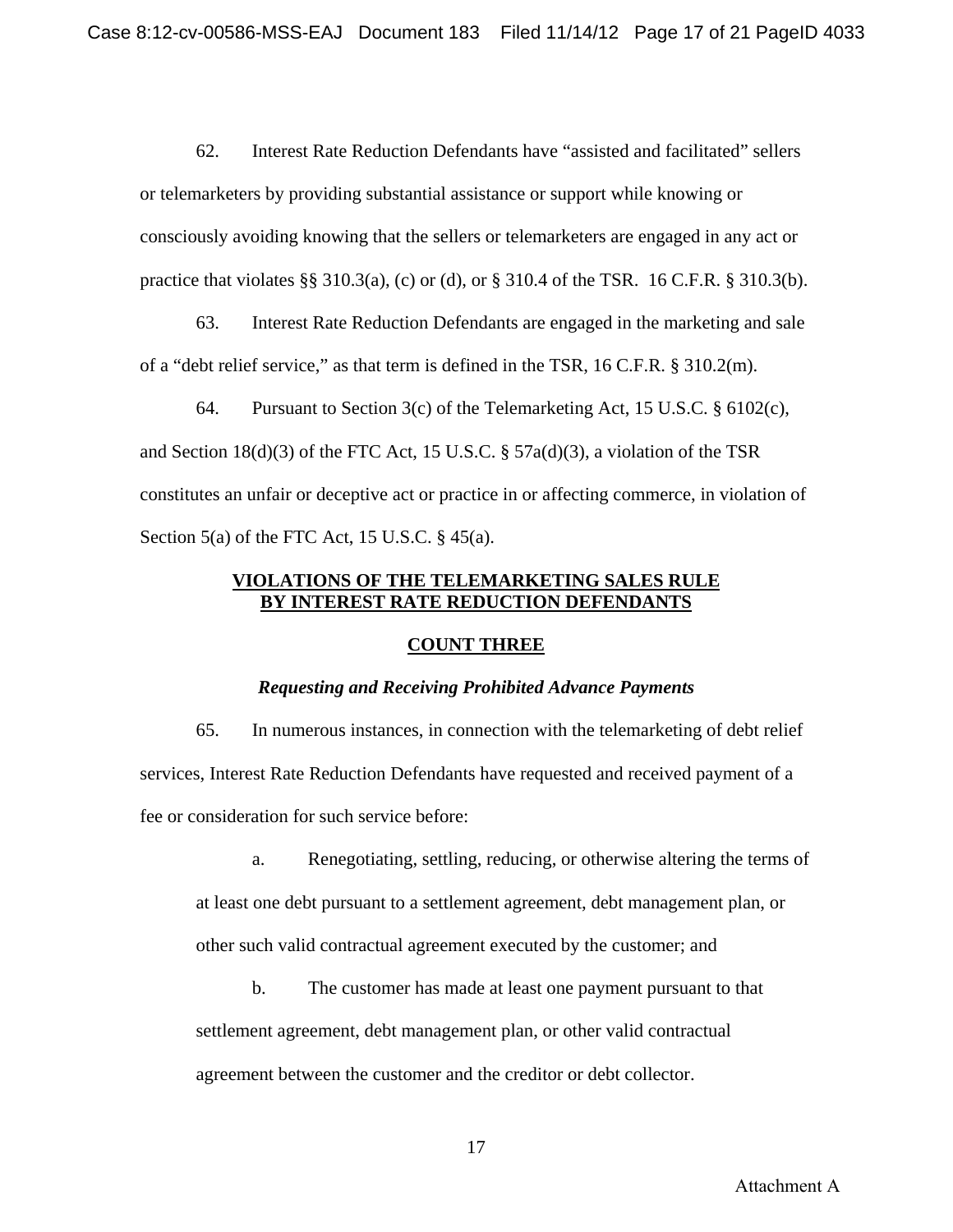66. Interest Rate Reduction Defendants' acts or practices, as described in Paragraph 65, violate Section 310.4(a)(5)(i) of the TSR, 16 C.F.R. § 310.4(a)(5)(i).

# **COUNT FOUR**

## *Misrepresenting Debt Relief Services*

 67. In numerous instances, in connection with the telemarketing of debt relief services, Interest Rate Reduction Defendants have misrepresented, directly or by implication, material aspects of the debt relief service they sell, including that:

a. They are affiliated, or have established relationships, with

consumers' lenders;

b. They will negotiate lower interest rates for consumers within a few months;

c. Consumers will save thousands of dollars as a result of Interest Rate Reduction Defendants' negotiations;

d. Consumers will receive assistance from a personal financial consultant; and

e. Consumers will receive full refunds.

68. Interest Rate Reduction Defendants' acts or practices, as described in Paragraph 67, violate Section  $310.3(a)(2)(x)$  of the TSR, 16 C.F.R.§  $310.3(a)(2)(x)$ .

# **COUNT FIVE**

 69. In numerous instances, in connection with the telemarketing of debt relief services, Fisher has provided substantial assistance or support to sellers or telemarketers

Attachment A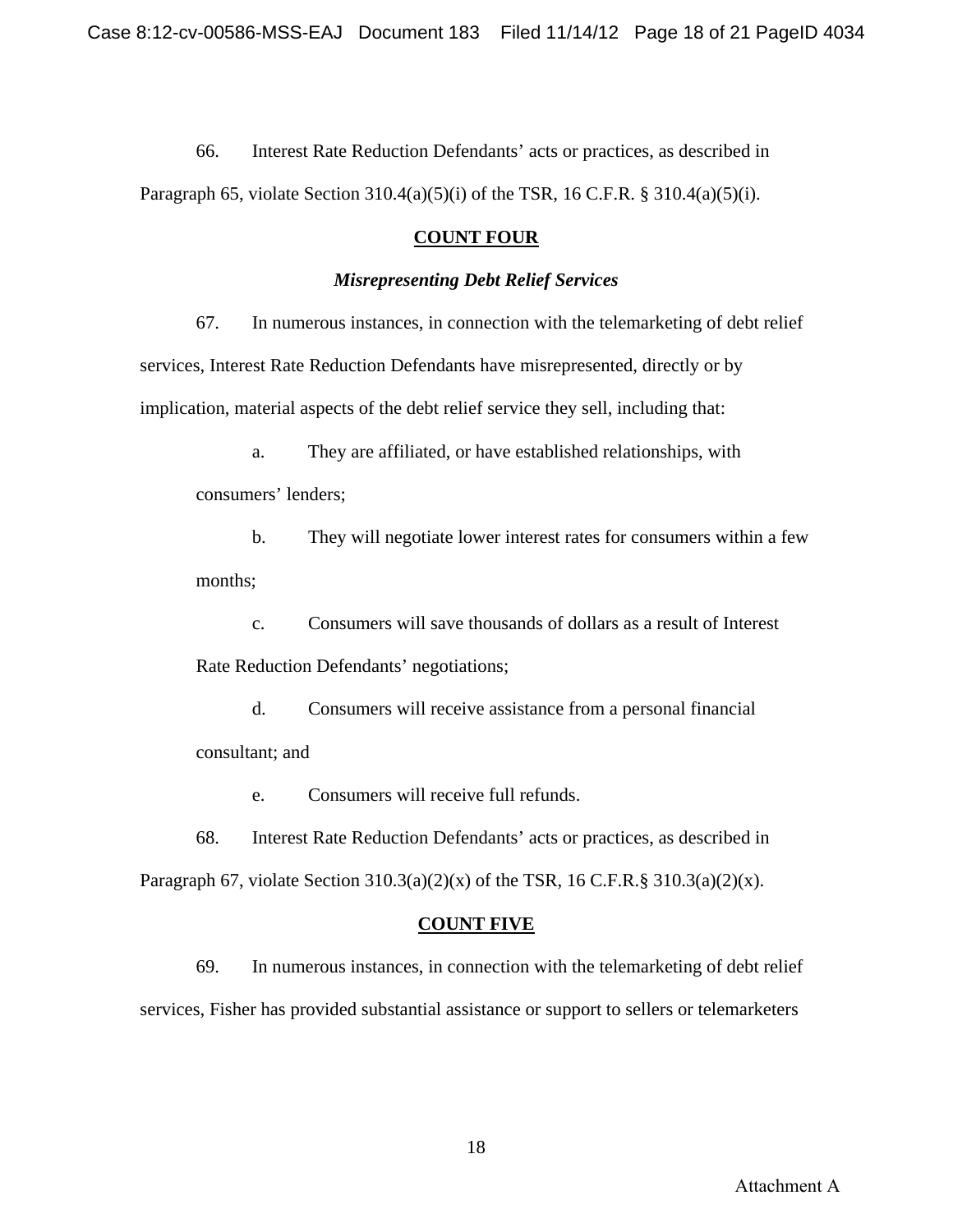who he knew or consciously avoided knowing are engaged in acts or practices that violate §§ 310.3(a), (c) or (d), or § 310.4 of the TSR.

70. Defendant's acts or practices as alleged in Paragraph 69 violate Section 310.3(b) of the TSR, 16 C.F.R. § 310.3(b).

## **COUNT SIX**

### *Initiating Unlawful Prerecorded Messages*

 71. In numerous instances, Interest Rate Reduction Defendants have initiated, or caused others to initiate, outbound telephone calls that deliver prerecorded messages to induce the purchase of goods or services.

72. Interest Rate Reduction Defendants' acts or practices, as described in Paragraph 71, violate Section 310.4(b)(1)(v) of the TSR, 16 C.F.R.§§ 310.4(b)(1)(v).

## **CONSUMER INJURY**

73. Consumers have suffered and will continue to suffer substantial injury as a result of Defendants' violations of the FTC Act and the TSR. In addition, Defendants have been unjustly enriched as a result of their unlawful acts or practices. Absent injunctive relief by this Court, Defendants are likely to continue to injure consumers, reap unjust enrichment, and harm the public interest.

## **THIS COURT'S POWER TO GRANT RELIEF**

74. Section 13(b) of the FTC Act, 15 U.S.C. § 53(b), empowers this Court to grant injunctive and such other relief as the Court may deem appropriate to halt and redress violations of the FTC Act. The Court, in the exercise of its equitable jurisdiction, may award ancillary relief, including rescission or reformation of contracts, restitution,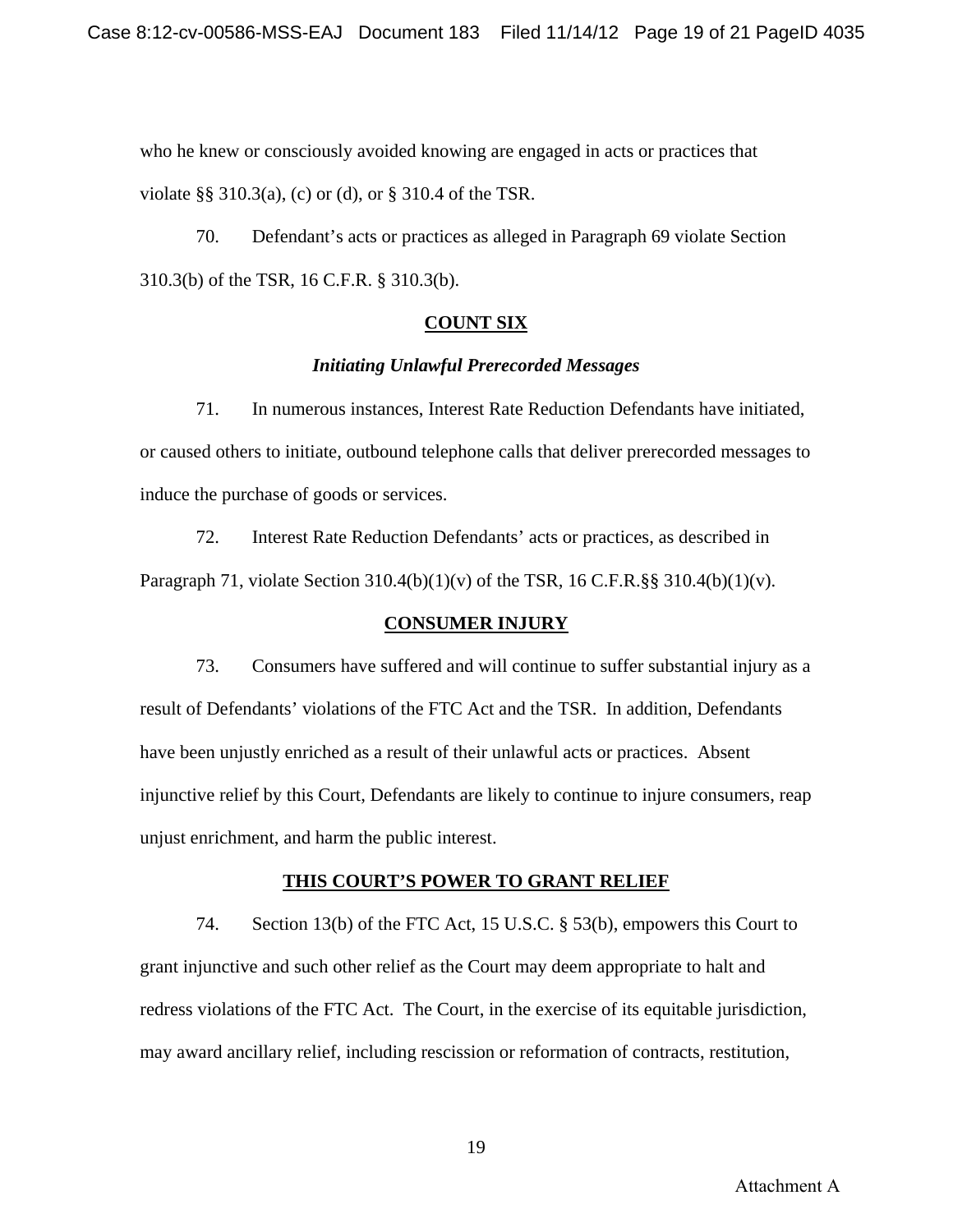the refund of monies paid, and the disgorgement of ill-gotten monies, to prevent and remedy any violation of any provision of law enforced by the FTC.

75. Section 19 of the FTC Act, 15 U.S.C. § 57b, and Section 6(b) of the Telemarketing Act, 15 U.S.C. § 6105(b), authorize this Court to grant such relief as the Court finds necessary to redress injury to consumers resulting from Defendants' violations of the TSR, including the rescission or reformation of contracts, and the refund of money.

### **PRAYER FOR RELIEF**

 Wherefore, Plaintiff FTC, pursuant to Sections 13(b) and 19 of the FTC Act, 15 U.S.C. §§ 53(b) and 57b, Section 6(b) of the Telemarketing Act, 15 U.S.C. § 6105(b), and the Court's own equitable powers, requests that the Court:

 A. Award Plaintiff such preliminary injunctive and ancillary relief as may be necessary to avert the likelihood of consumer injury during the pendency of this action and to preserve the possibility of effective final relief, including, but not limited to, temporary and preliminary injunctions, an order freezing assets, immediate access, and the appointment of a receiver;

 B. Enter a permanent injunction to prevent future violations of the FTC Act, and the TSR by Defendants;

 C. Award such relief as the Court finds necessary to redress injury to consumers resulting from Defendants' violations of the FTC Act, and the TSR, including, but not limited to, rescission or reformation of contracts, restitution, the refund of monies paid, and the disgorgement of ill-gotten monies; and